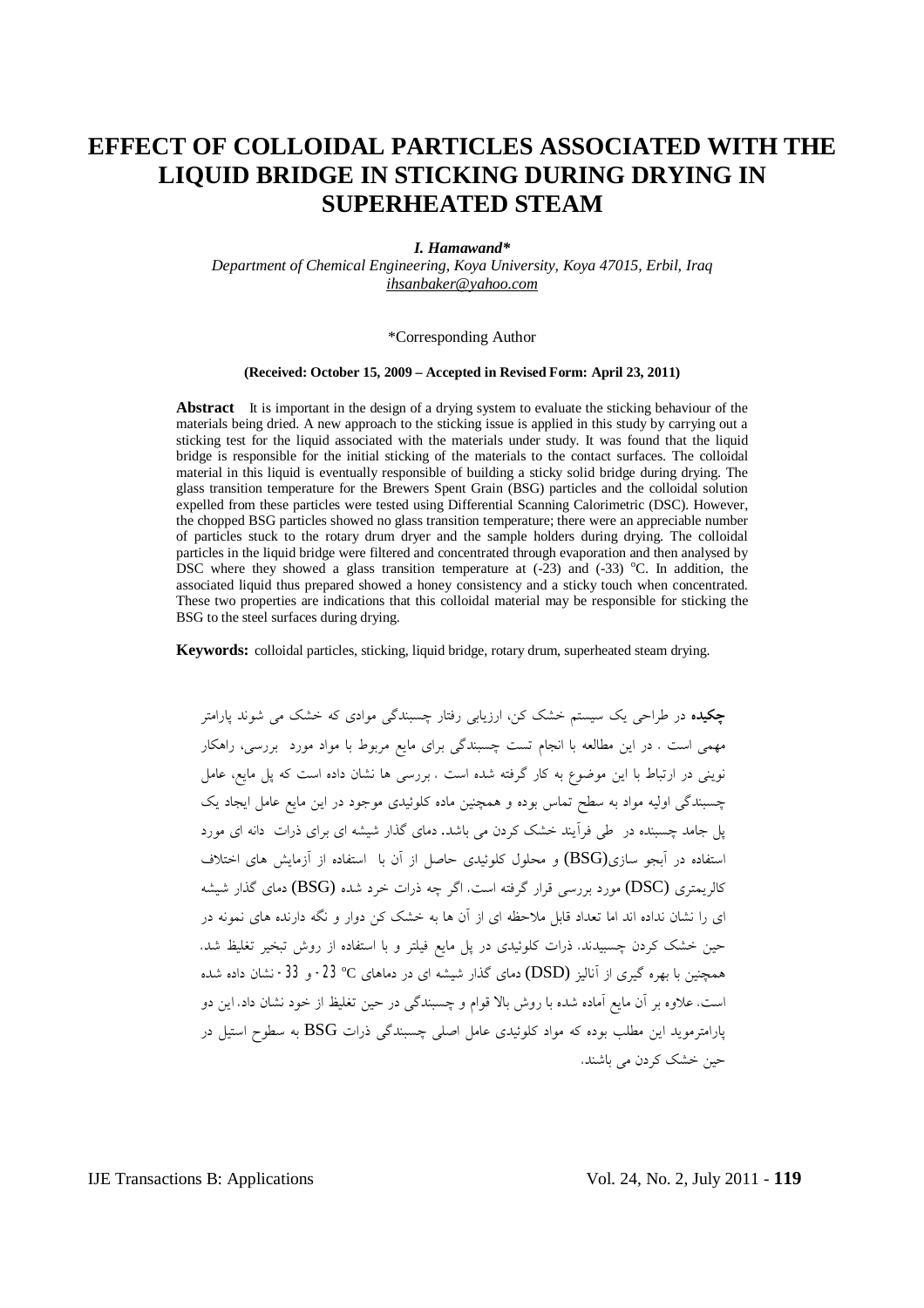# **1. INTRODUCTION**

Drum drying is an example where stickiness is an important issue. The drum equipment and parts are normally made of cast iron which has high surface energy (>71mN/m). Surface energy is a measure of the solid surface wettability. Wettability is responsible for building a liquid bridge between two surfaces. The stickiness of food materials during drying is governed by a combination of both adhesive and cohesive phenomena. The interfacial surface energy of the equipment and the material plays a critical role in controlling adhesion, while the interface diffusion and viscoelastic behaviour control the cohesive phenomena [1].

Some foods exhibit a marked tendency to adhere to a contact surface, which is generally known as stickiness. Although the stickiness may have favourable processing attributes such as agglomeration, it is often a problem in manufacturing operations. Stickiness can cause lower product yield, operational problems, equipment wear, and fire hazards. Although the problem of stickiness in food industries has been recognized long before, methods developed to quantify it have been empirical in nature. There is no general compromise as to what factors and forces are involved in stickiness. Some authors attribute stickiness to adhesive forces, some attribute it to combined adhesive and cohesive forces [2], and others include viscosity [3] and liquid bridge [4].

During drying process the surface composition of the material can be different from the bulk material due to migration of solute to the surface of the particles. Therefore, the cohesive or adhesive behaviour of the particle surface cannot necessarily be the same as the bulk material being dried [5]**.** Adsorption of moisture by confectionary products results in lowering its viscosity that may lead not only to sticking, but also to the collapse of the product structure [2].

Mu and Su [4] illustrated that the liquid bridge between wet surfaces is several orders of magnitude larger than other adhesion mechanisms such as electrostatic and Van der Waals forces. In their study the rupture energy of a pendular liquid bridge between two spherical particles were

obtained. They found that the rupture energy increases with increasing liquid bridge volume.

The characteristic of interaction between a particle and a metal surface is strongly modified by the water meniscus. This meniscus results in an additional capillary force increasing the adhesion of the particles to the surface [6, 7].

The liquid bridge and the water meniscus, due to initial condensation, may be dominant at the beginning of drying, while the stickiness of the material after drying of the liquid bridge is mostly due to that described by Mori. Mori [8] found that the edge of the droplet receded during evaporation, and an incomplete ring-like and tiny spots of small particle aggregates were observed. These spots may integrate to be the core for the solid bridge. This phenomenon is the reason for our work in this paper to study the liquid associated with the particles.

Many researchers reported that the glass transition temperature and the sticky point temperature are the main factors in sticking. Ozmen and Langrish [9] found that the glass transition temperature was virtually the same as the sticky-point temperature measured using thermomechanical tests. Principal components present in foods are low molecular weight sugar and some organic acids. The food components have low glass transition temperature, Tg, and are very hygroscopic in their amorphous state. In addition, water acts as plasticizer decreasing the glass transition temperature [10].

Adhikari et al [11**-**14] developed a model to predict the moisture and temperature histories of fructose and lactose droplets. Adhikari has also predicted the development of surface stickiness of these sugar materials reasonably well. Lactose surface reaches a non-sticky state through crystallization or transformation to glassy state. Fructose droplets remained sticky even in the glassy dry state due to their low Tg. There is a clear indication of the dependence of the stickiness of powder materials with high sugar content on the glass transition temperature of amorphous sugar [15-17].

Many published articles deal with cohesion of powders, as quantified in terms of the so called the sticky point temperature. Many studies in this area [18-25] are more concerned with measuring cohesion between particles than adhesion. The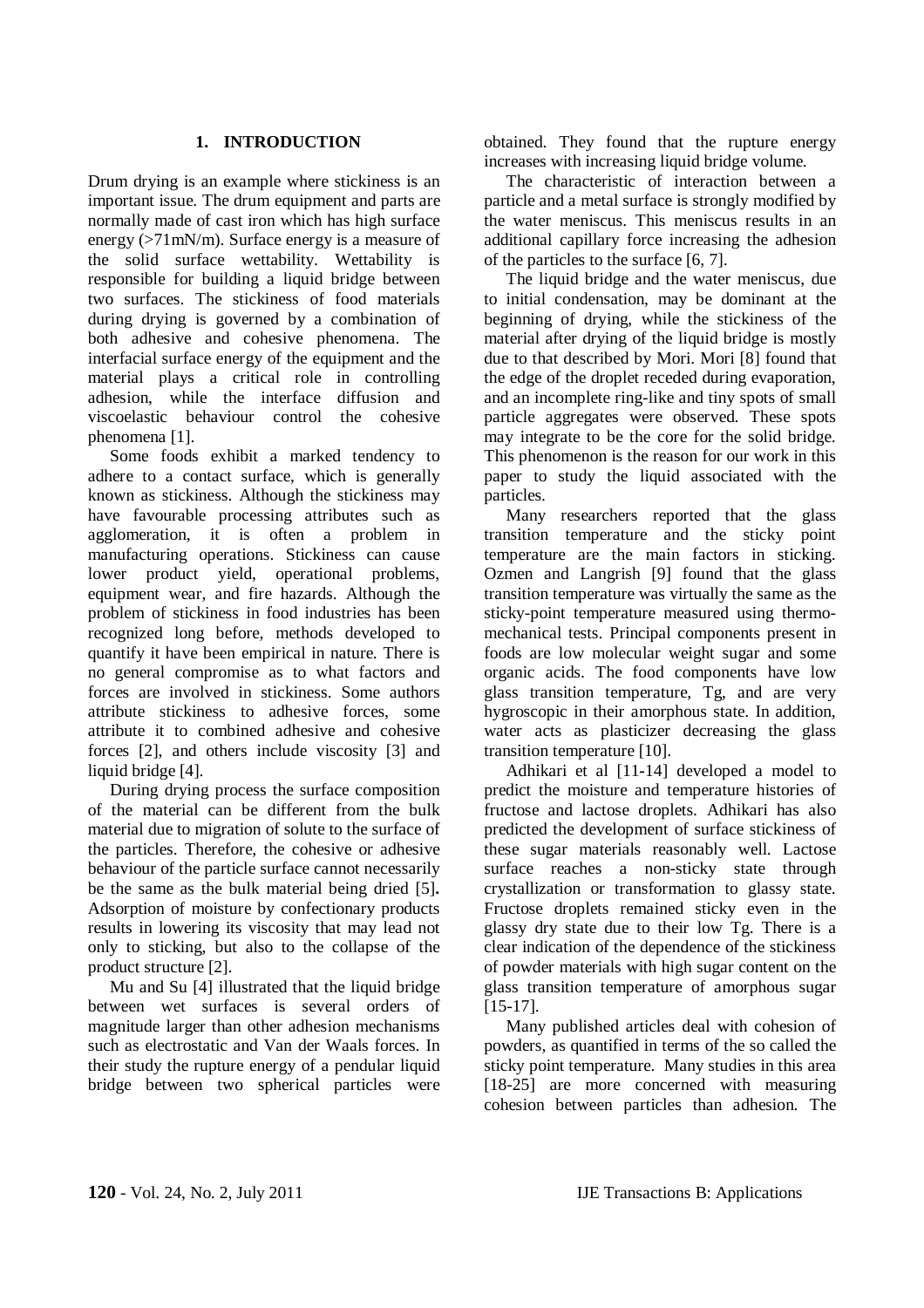resistance to shearing motion in sticky point test is indicative of cohesive force among the powder particles and not the adhesive force between the particles and the equipment surface [12, 14, 26, 27]**.** It has been found that the glass transition temperature is more correlated to the bulk property of the materials than the surface property [28]. This was also another reason to study the liquid expelled from the particles.

In this study the property of the liquid film that covers the Brewers Spent particles due to the initial condensation are considered as the major factor in initiating sticking. The initial condensation happens on the surface of the particles and instantaneously the particle surface temperature increases to  $100^{\circ}$ C. Then the moisture content of the first layer at the particle surface increases to equilibrate with the condensed water. These parameters affect the composition of the liquid at the surface. This liquid may form a liquid bridge which can react to give hydration products; these colloidal products (hydration products) can glue the surfaces together [29].

The small particles of nano-particles appearance in the liquid bridge may be formed due to friction and collision between the particles during the processing, such as in rotary drum dryers. Also these particles may be due to diffusion from the particle surface to the water film around the particle. In addition, migration of moisture from the interior of the particle may carry these colloids to the surface. The effect of particle size on sticking has been well studied in the literature. As the particle size reduces, the cohesion and the adhesion forces increase [30]**.** During drying, droplets of amorphous solution become concentrated at their evaporation surface and can change state from a viscous fluid to a rubbery and to a glassy state as the moisture content decreases [28]. This solid or glass bridge may be weak because its strength depends only on the total area of the junction between the particle and the surface.

Since the colloidal particles in the condensed water are different in size, this may create a different glass transition temperature. This will lead to a sequence of glass transition processes beginning with the lowest particle size in the colloidal mixture and finally lead to solid bridge due to their glass transition and melting point depression. The liquid associated with the particles undergo three steps: liquid bridge, elastic bridge, and finally solid bridge. This paper is concerned with the sticking of the BSG particles to the rotary drum dryer. It was shown that the shell of the particles and the particles as whole do not go through glass transition temperature. This led to hypothesis that the liquid associated with the particles due to their initial moisture content or due to the initial condensation during drying is responsible for the particle sticking. To be more specific, the colloidal particles which have either dissolved or dispersed as fine particles in the liquid have a very low glass transition temperature, and as shown in this paper, this is the main factor in sticking.

# **2. PREPARATION OF SAMPLES AND COLLOIDAL MATERIALS**

A domestic steam oven was used as a closed environment for preparation of samples. The oven was cubic in shape with inside dimensions of: 24 cm height, 40 cm wide and 45 cm deep. A thermal glass was fixed at the front of the oven to give a clear view. The schematic diagram of the steam oven is shown in Figure (1). During the experiments there was no condensation on the front glass from either side.

The oven was a Built–in steam oven model ED 220-100 by GAGGENAU. The temperature range was 30 to 230  $^{\circ}$ C and the steam percentages were set from 0, 30, 60, 80 and 100 %.

Two small holes were made at the top surface of the oven in the centre. One hole was made to insert the K-type thermocouple. This hole was sealed with high temperature resistance silicone to prevent air sucking or steam loses. The thermocouple was directly connected to a temperature display. A long steel wire was inserted into the oven from the second hole to hold the samples. This second hole was made a little bigger than the diameter of the wire to decrease the escape of steam from the oven. On one end inside the oven the sample was placed on a mesh tray and hooked to the wire, and on the other end the wire was connected to a load cell. The steel wire was 65 cm long, 5 cm inside the oven and 60 cm outside to make sure that the load cell was far away from the

IJE Transactions B: Applications Vol. 24, No. 2, July 2011 - **121**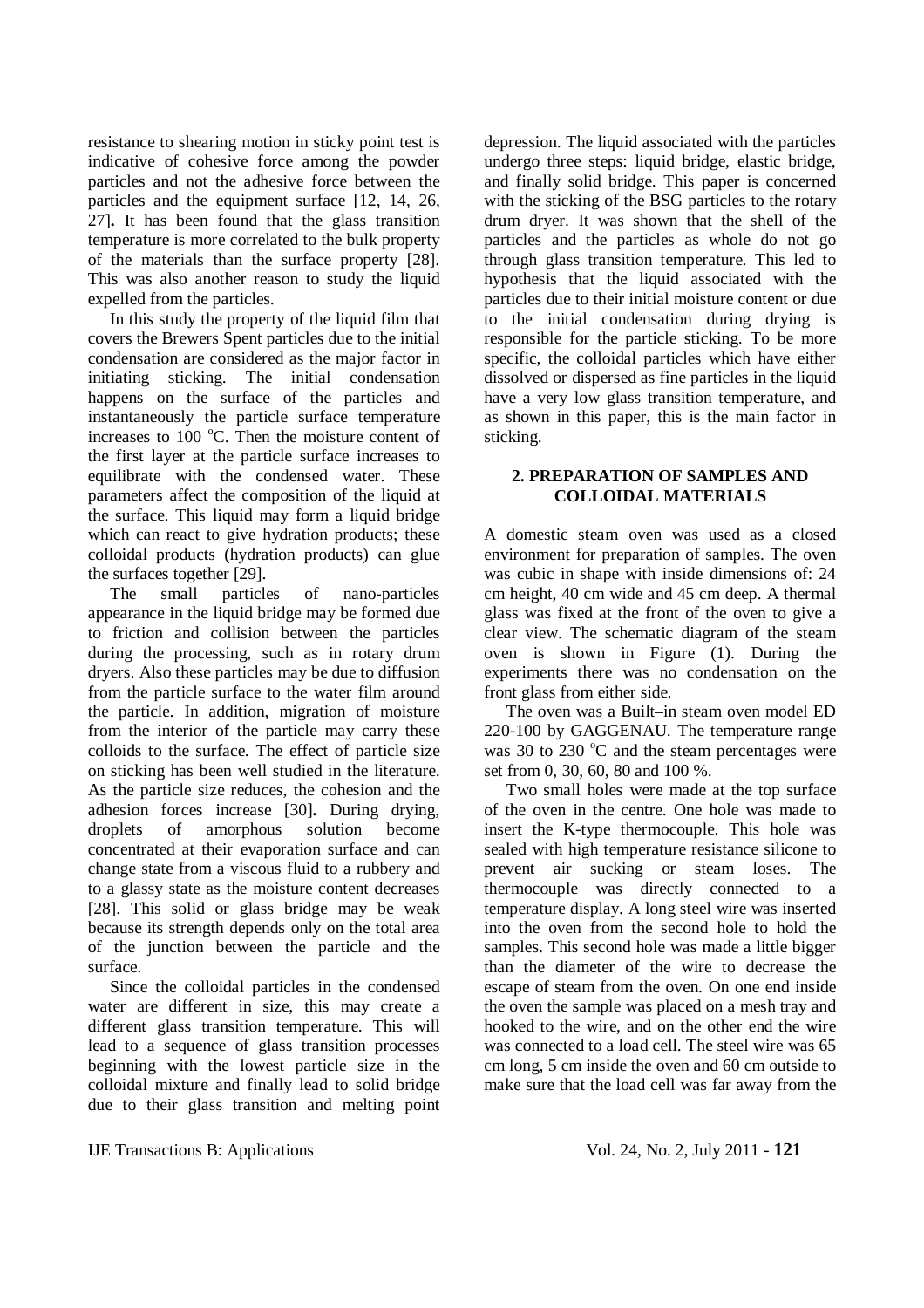hot surface of the oven which was also insulated by glass wool.

The load cell was fixed far away above the oven. A small fan was used to circulate air around the load cell to prevent any heat build up. The load cell was capable of reading weight force in the range 0.0 to 500 gm with the accuracy of one decimal digit. A digital display was used to show the reading of the load cell.



**Figure 1.** Schematic diagram of the steam oven system; 1 load cell, 2- steam oven, 3- triangular shape samples holder, 4 thermocouple, 5- temperature display, 6- weight force display.

The material under study was brewers spent grain, BSG. Many experiments were carried out to prepare samples of BSG. The differential scanning calorimetry (DSC) was used to measure the glass transition temperature. Four samples of different moisture content of the BSG were prepared first. Chopped BSG with a knife was placed in a tray connected to a load cell. Each sample weighed 20 g with initial moisture content of 75 % w.b (wet basis). These samples were placed in the tray and then dried under 100 % steams and 150  $^{\circ}$ C to different moisture contents of 15, 25, 35, and 45 % (w.b).

Another two sets of samples were prepared, this time by extracting the colloidal particles from the chopped BSG. The samples were prepared by mixing 20 g of the BSG with 100 mL of distilled water at  $70^{\circ}$ C. These sets of samples were prepared in order to mimic the drying under steam, while the material gets boiled and its temperature rises to  $100^{\circ}$ C due to initial condensation. Then, the samples were mixed by a magnetic stirrer for 1

minute. The mixture was then sieved by a 25 and 8 micrometer mesh to ensure that the colloidal particles in the collected water solution were less than 25 and 8 micrometers respectively. The solution was then collected and concentrated by evaporation with continuous stirring and heating at 40  $^{\circ}$ C. The concentrated solution had a honey appearance and a sticky touch. Finally the samples were placed in an oven at  $40^{\circ}$ C to prepare materials with different moisture contents. The colloid materials were identified according to their moisture content on wet basis, Kg solid/ Kg sample. The moisture content of the two sets of samples was 45% and 21 % w.b respectively.

A Perkin-Elmer Differential Scanning Calorimeter (Pyris 1) was used to determine the glass transition temperature with a scanning speed of 10 °C/minute. Each experiment was repeated twice to better validate the results. The ranges of temperatures were  $-50$  to  $200$  °C. All the experiments were carried out twice, the first test in the temperature range between  $[(-20^{\circ}C)$ - $(-30^{\circ}C)]$ and  $[(90^{\circ}C)-(105^{\circ}C)]$  to ensure that the samples were not damaged. The second test was done in a wider range, between  $[(-30^{\circ}C)$ - $(-50^{\circ}C)$ ] to  $[(200^{\circ}C)-(230^{\circ}C)].$ 

## **2. RESULTS AND DISCUSSIONS**

During drying of BSG in a rotary drum dryer under superheated steam environment some of the materials stuck to the surface. The most severe sticking happened at the front of the drum near the feeder. After stopping the feeding and turning off the drum, it was found that these materials when collected from the surface were slightly stuck together. Also, during drying the samples on the steel trays for the DSC test, the grains showed slight stickiness to the steel tray. The liquid bridge that formed due to the initial condensation was obviously responsible for the initial sticking of the particles.

The all chopped BSG at different moisture contents did not show any change in heat flow during the test in the DSC. The DSC scans are shown in Figures 2, 3, 4, and 5 for 15, 25, 35 and 45% moisture contents (w.b) respectively. The period where it is expected to have the glass transition temperature for the 45% M.C is plotted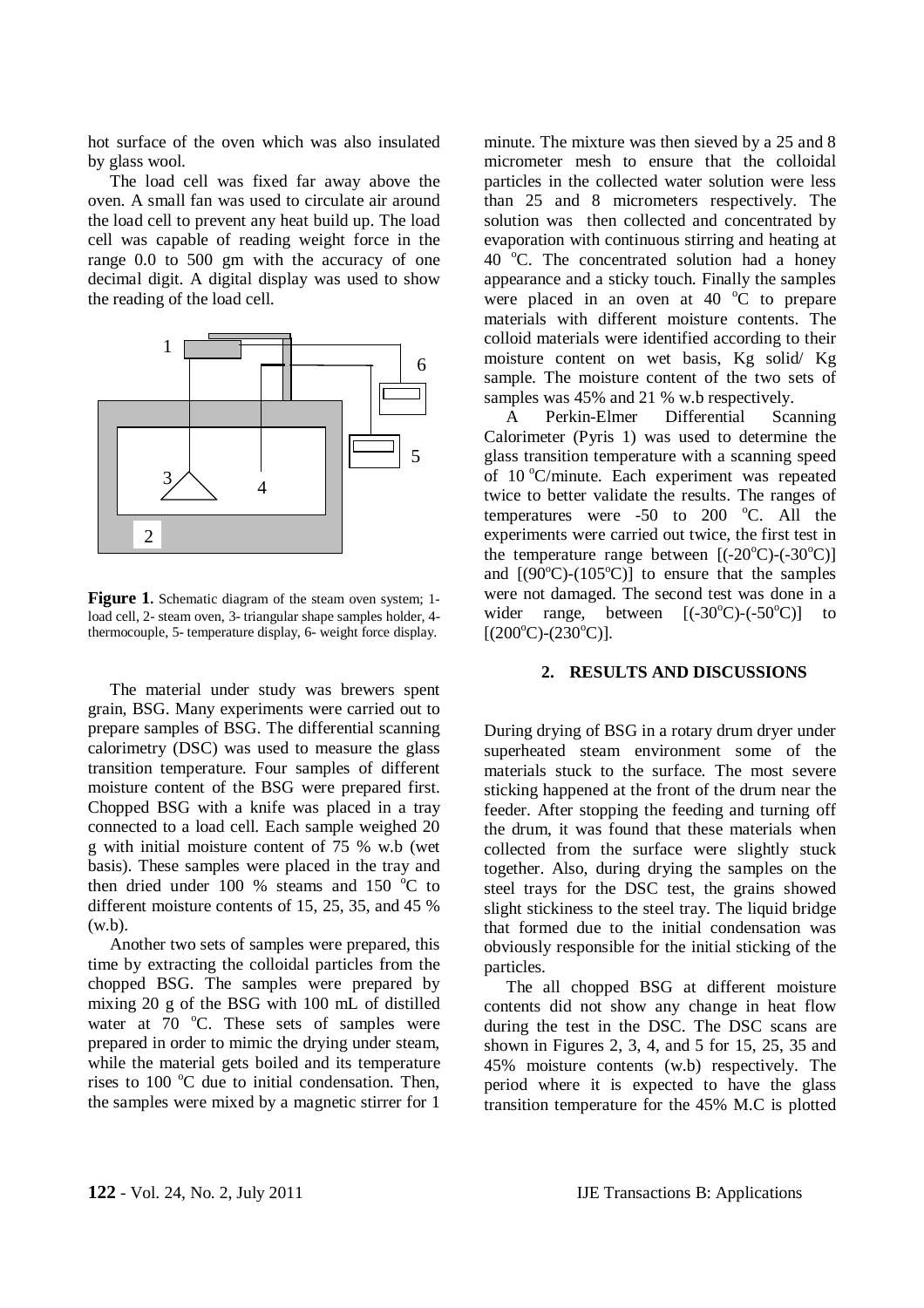in Figure 6. There was absolutely no change in heat flow, suggesting that the material had no glass transition temperature. The only sample that showed a peak of crystallization was at 45% w.b. moisture content, however the peak was due to the water evaporation. These results were expected because the shell of the BSG is mostly fibers that undergo decomposition rather than glass transition or melting. All the experiments were repeated twice after cooling the samples to room temperature for more accuracy. After finishing the test in the DSC, the samples containers were disclosed and a complete decomposition was observed. Figure 7 shows the trend for one of the samples (45% M.C) after it decomposes. The figure clearly shows no change in the heat flow despite the wide range of the test temperature [-  $50^{\circ}$ C to -250 $^{\circ}$ C]. Because most of the spent grain is made of fibres (70%) [31, 32], this may confirm the decomposition of the samples.



**Figure 2.** DSC results for the chopped BSG samples, the whole grain with a moisture content of 15 % w.b.



IJE Transactions B: Applications Vol. 24, No. 2, July 2011 - **123**

**Figure 3.** DSC results for the chopped BSG samples, the whole grain with a moisture content of 25 % w.b.



**Figure 4.** DSC results for the chopped BSG samples, the whole grain with a moisture content of 35 % w.b.



**Figure 5.** DSC results for the chopped BSG samples, the whole grain with a moisture content of 45 % w.b.

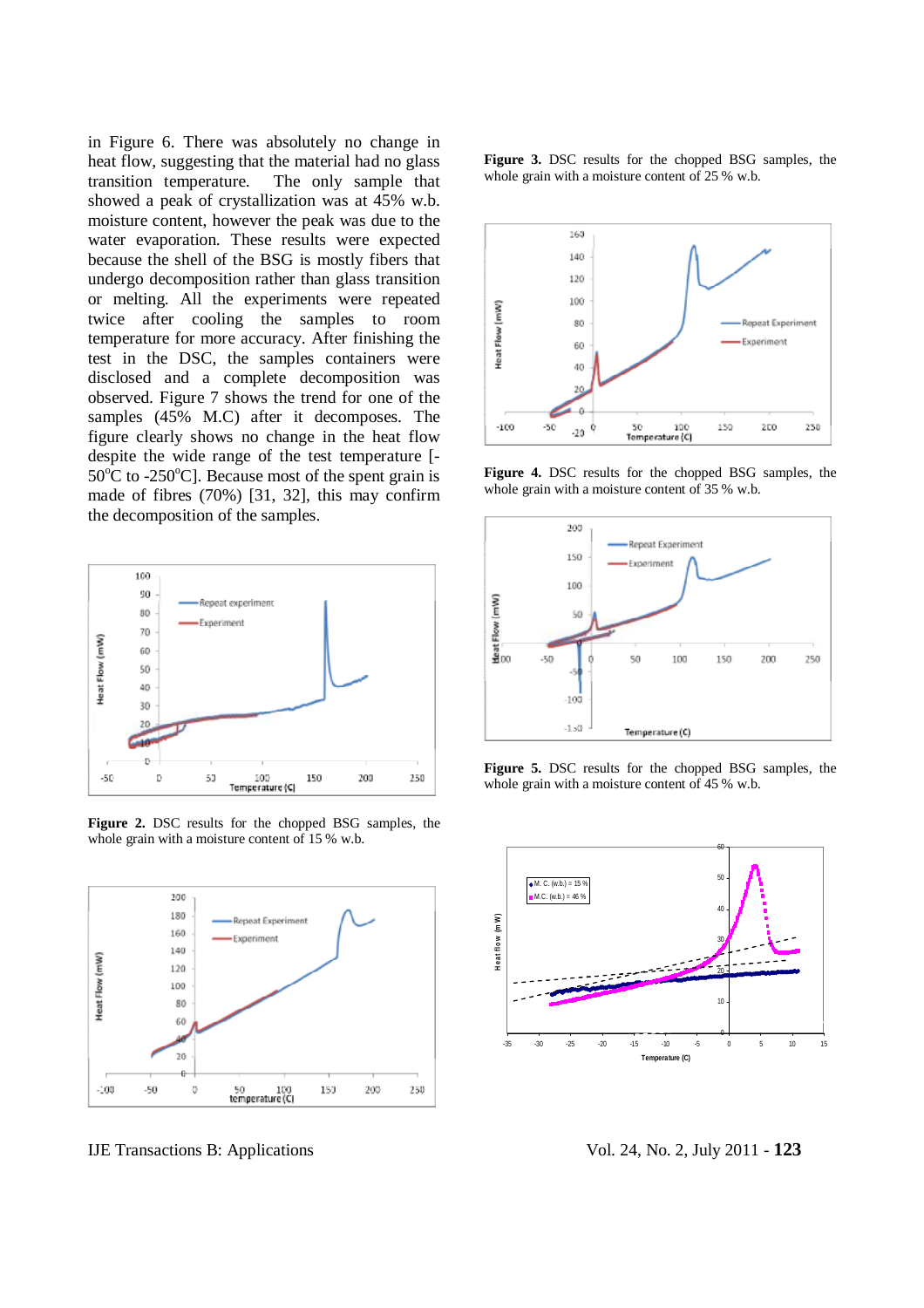**Figure 6.** DSC results for the chopped BSG samples for the period where the glass transition temperature is expected, the whole grain, two M.C 15 and 45 % w.b.



**Figure 7.** DSC results for the burned chopped BSG samples, the whole grain with 45% w.b.

The 45% M.C colloidal samples with two particle size of 25 and 8 micrometer were tested and the results are shown in Figures 8, 9 and 10. Figure 10 is the enlarged part where the glass transition temperature appeared. The figures show that the glass transition temperatures of the samples were approximately around  $-33$  °C. The slight slope of the DSC trend may be due to the range of the particle size present in the solution. Different particle sizes have different glass transition temperatures [30]. The range of the temperature where the glass transition Tg appears are between  $-33$  and  $-22$  °C. The peaks above 100  $\rm{^{\circ}C}$  shown in Figures 7 and 8 were due to moisture evaporation from the samples, this then followed by higher peak where the decomposition happened. This material did not show crystallization or a clear melting point, perhaps due to the vast particle size range present in the mixture.







**Figure 9.** DSC results for the BSG samples, 8 micrometer colloidal particles with moisture content of 45 % w.b.



**Figure 10.** Magnified DSC results for the BSG samples, 25 micrometers colloidal particles with moisture content of 45 % w.b.

The second set of the colloidal samples were dried to 21% moisture content and two particle sizes of 25 and 8 micrometer. The test results are shown in Figures 11, 12 and 13. This sample showed a higher glass transition temperature due to its lower moisture content [10]. This experiment was also repeated twice after reaching 90 to 100  $^{\circ}$ C and it showed the same trend as shown in Figure 13. The glass transition temperature appears in the temperature range -23 to -9  $^{\circ}$ C. Because of the low moisture content of the colloidal samples, it did not show any peak due to evaporation; however it showed the melting peak followed by decomposition.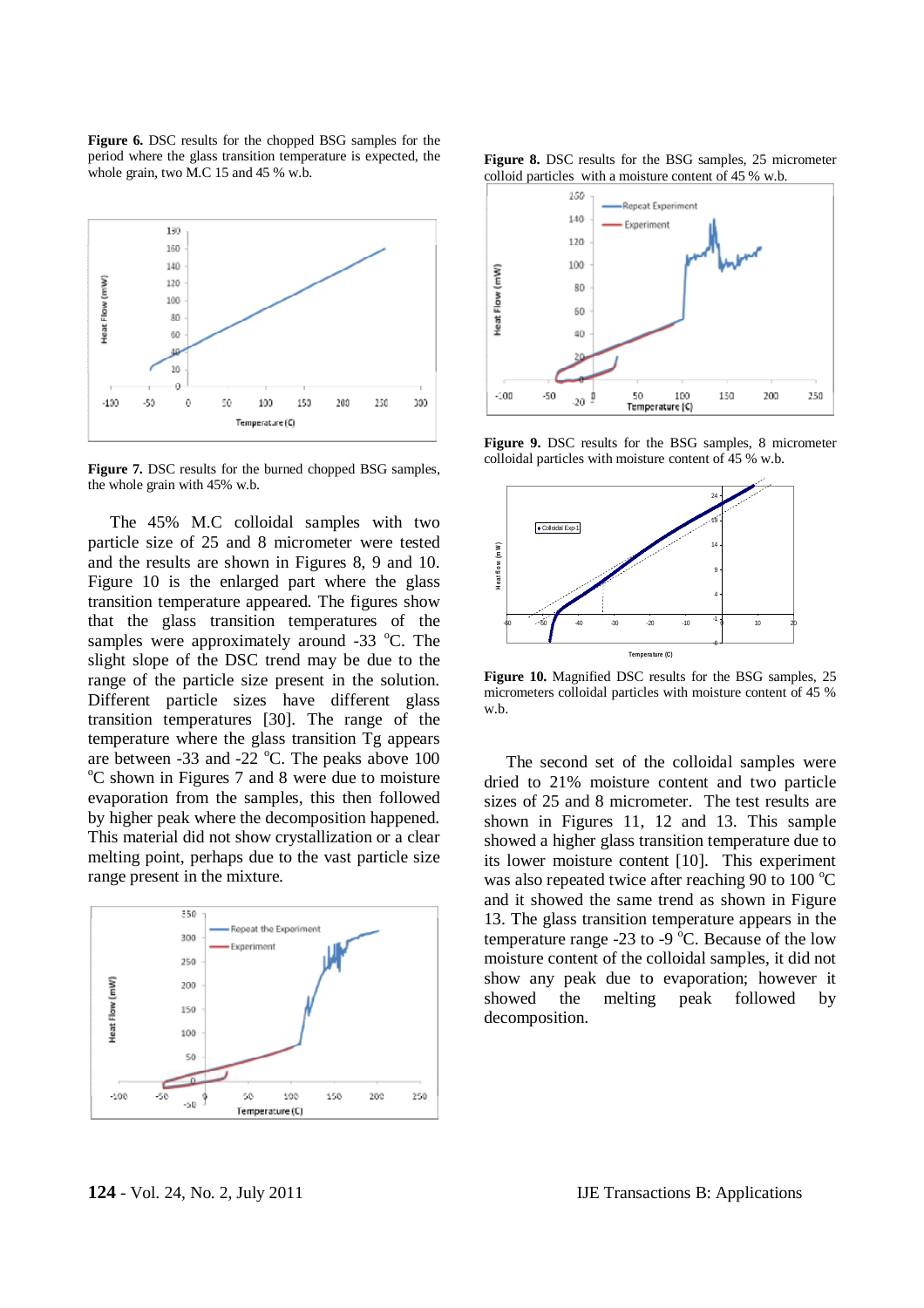

**Figure 11.** DSC results for the BSG samples, 25 micrometers colloidal particles with moisture content of 21 % w.b.



**Figure 12.** DSC results for the BSG samples, 8 micrometers colloidal particles with moisture content of 21 % w.b.



**Figure 13.** Magnified DSC results for the BSG sample, 8 micrometers colloidal particles with moisture content of 21 % w.b.

### **3. CONCLUSION**

The glass transition temperature was selected as the indication of the sticking behaviour of the

materials. The chopped BSG samples showed no glass transition temperature as determined by the DSC analysis for different moisture contents of the materials. However, these materials demonstrate high sticking to the rotary drum surface and the basket used for drying the samples. The sticking force between the particles and the drum surface was low and the material could be removed by a small force. The concentrated liquid expelled from the BSG particles showed a clear glass transition temperature at different moisture contents and particle sizes. These results show that the colloidal particles may be responsible for this sticking behaviour.

### **4. ACKNOWLEDGEMENT**

I would like to thank Monash University / Australia, Chemical Engineering Department for providing me with all the tools required to accomplish this research. All the experiments were carried out in the Chemical Engineering Department laboratories.

### **5. REFERENCES**

- 1. Bhandari B., and Howes T., "Relating the stickiness property of food undergoing drying and dried products to their surface energy", *Drying Technology*, Vol. 23, (2005), 781-797.
- 2. Adhikari B., Howes T., Bhandari B. R., andTruong V., " Stickiness in foods: A review of mechanisms and test methods*", International Journal of Food Properties*, Vol. 4, No. 1, (2001), pp. 1-33.
- 3. Mazzone D. N., Tardos G. I., and Pfeffer R., "The behaviour of liquid bridges between two relatively moving particles*", Powder Technology*, Vol. 51, (1987), pp.71-83.
- 4. Mu Fusheng, and Su Xubin, "Analysis of liquid bridge between spherical particles", *China Particuology*, Vol. 5 , (2007), pp. 420-424.
- 5. Boonyai P., Bhandari B., and Howes T., "Stickiness measurement for food powder: a review", *Powder Technology*, Vol. 145, (2004), pp. 34-46.
- 6. Pakarinen O. H., Foster A. S., Paajanen M., Kalinainen T., Katainen J., Makkonen I., Lahtinen J., and Nieminen R. M., " Towards an accurate description of the capillary force in nonoparticle-surface interactions", *Modelling simul. Mater. Sci. Eng***.**, Vol. 13, (2005), pp. 1175-1186.

IJE Transactions B: Applications Vol. 24, No. 2, July 2011 - **125**